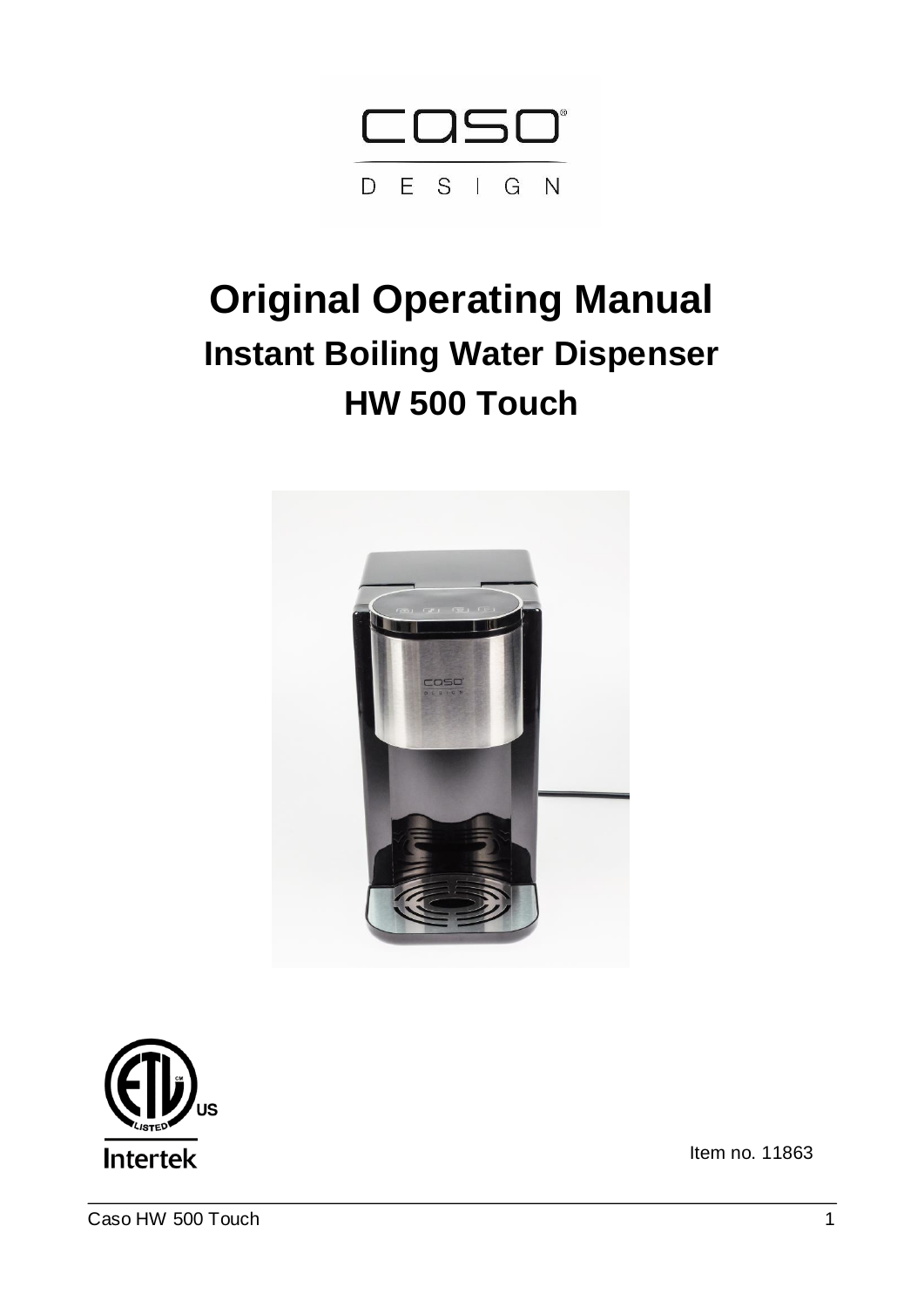# **USA Branch CASO Design USA LLC**

50 Mountain View Rd Warren, NJ, 07059 [Info@CasoDesignUSA.com](mailto:Info@CasoDesignUSA.com) [www.CasoDesignUSA.com](http://www.casodesignusa.com/)

T.: 908.604.0677

Document-Number: 11863 27-08-2018 Printing and typographical errors reserved. © 2018 CASO Design USA LLC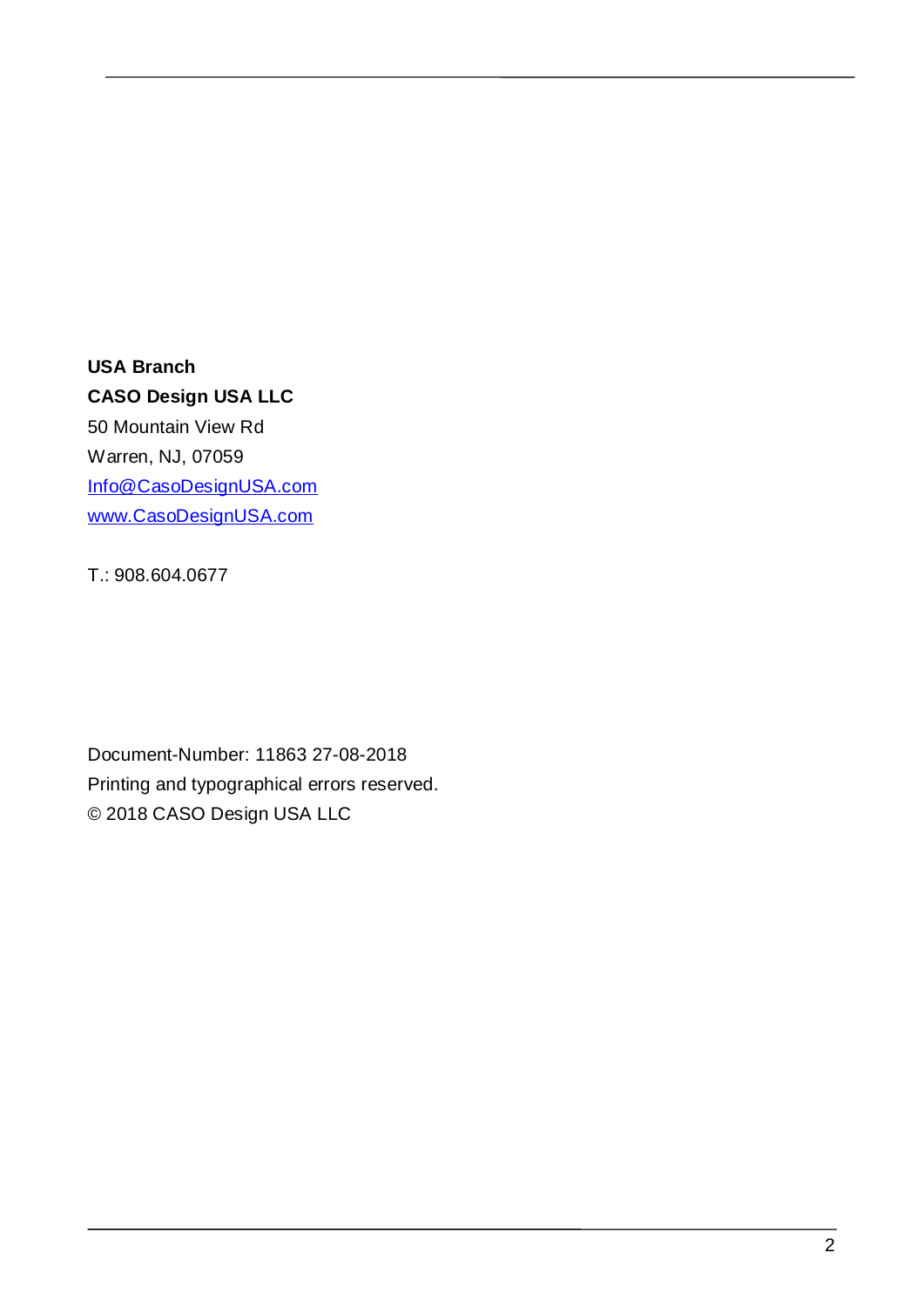| 1              |  |
|----------------|--|
| 1.1            |  |
| 1.2            |  |
| 1.3            |  |
| 1.4            |  |
| 1.5            |  |
| $\mathbf{2}$   |  |
| 2.1            |  |
| 2.2            |  |
| 2.3            |  |
| 2.4            |  |
| 3              |  |
| 3.1            |  |
| 3.2            |  |
| 3.3            |  |
| 3.4            |  |
| 3.5            |  |
| 3.6            |  |
| 3.7            |  |
| 4              |  |
| 4.1            |  |
| 4.2            |  |
| 4.3            |  |
| 5              |  |
| 5.1            |  |
| 5.2            |  |
| 6              |  |
| 6.1            |  |
| 6.2            |  |
| 6.3            |  |
| $\overline{7}$ |  |
| 8              |  |
| 9              |  |
|                |  |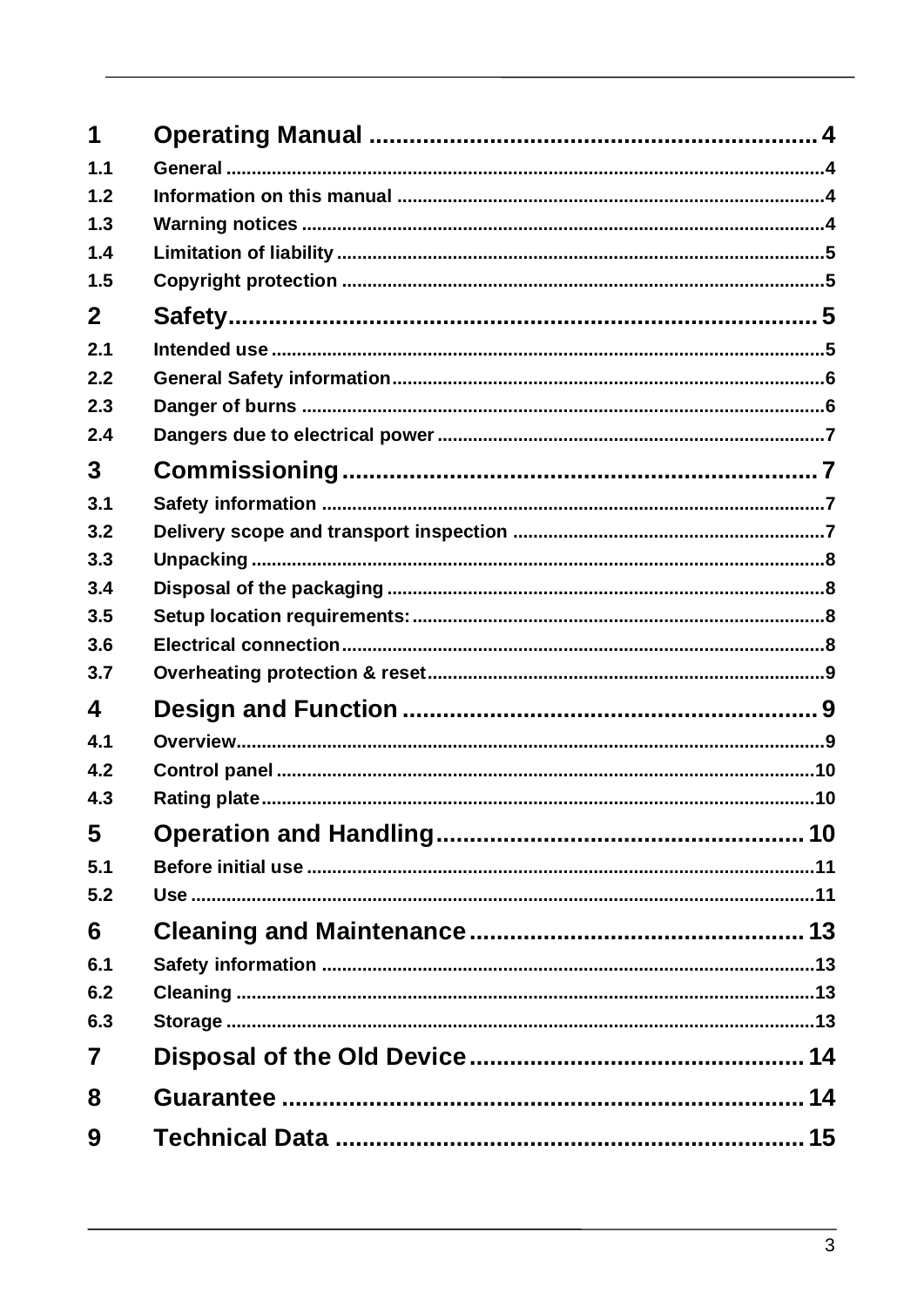# **1. Operating Manual**

### **1.1 General**

Please read the information contained herein so that you can become familiar with your device quickly and take advantage of the full scope of its functions.

Your Water Dispenser will serve you for many years if you handle it and care for it properly. We wish you a lot of pleasure in using it!

#### **1.2 Information on this manual**

These Operating Instructions are a component of the Water Dispenser (referred to hereafter as the device) and provide you with important information for the initial commissioning, safety, intended use and care of the device. The Operating Instructions must be available at all times at the device. This Operating Manual must be read and applied by every person who is instructed to work with the device:

● Commissioning ● Operation ● Troubleshooting and/or ● Cleaning Keep the Operating Manual in a safe place and pass it on to the subsequent owner along with the device.

### **1.3 Warning notices**

The following warning notices are used in the Operating Manual concerned here.

# **Danger**

**A warning notice of this level of danger indicates a potentially dangerous situation.**

If the dangerous situation is not avoided, this can lead to death or serious injuries.

► Observe the instructions in this warning notice in order to avoid the danger of death or serious personal injuries.

### **Warning**

#### **A warning notice of this level of danger indicates a possible dangerous situation.**

If the dangerous situation is not avoided, this can lead to serious injuries.

► Observe the instructions in this warning notice in order to avoid the personal injuries.

# **Attention**

#### **A warning notice of this level of danger indicates a possible dangerous situation.**

If the dangerous situation is not avoided, this can lead to slight or moderate injuries.

▶ Observe the instructions in this warning notice in order to avoid the personal injuries.

### **Please note**

A notice of this kind indicates additional information, which will simplify the handling of the machine.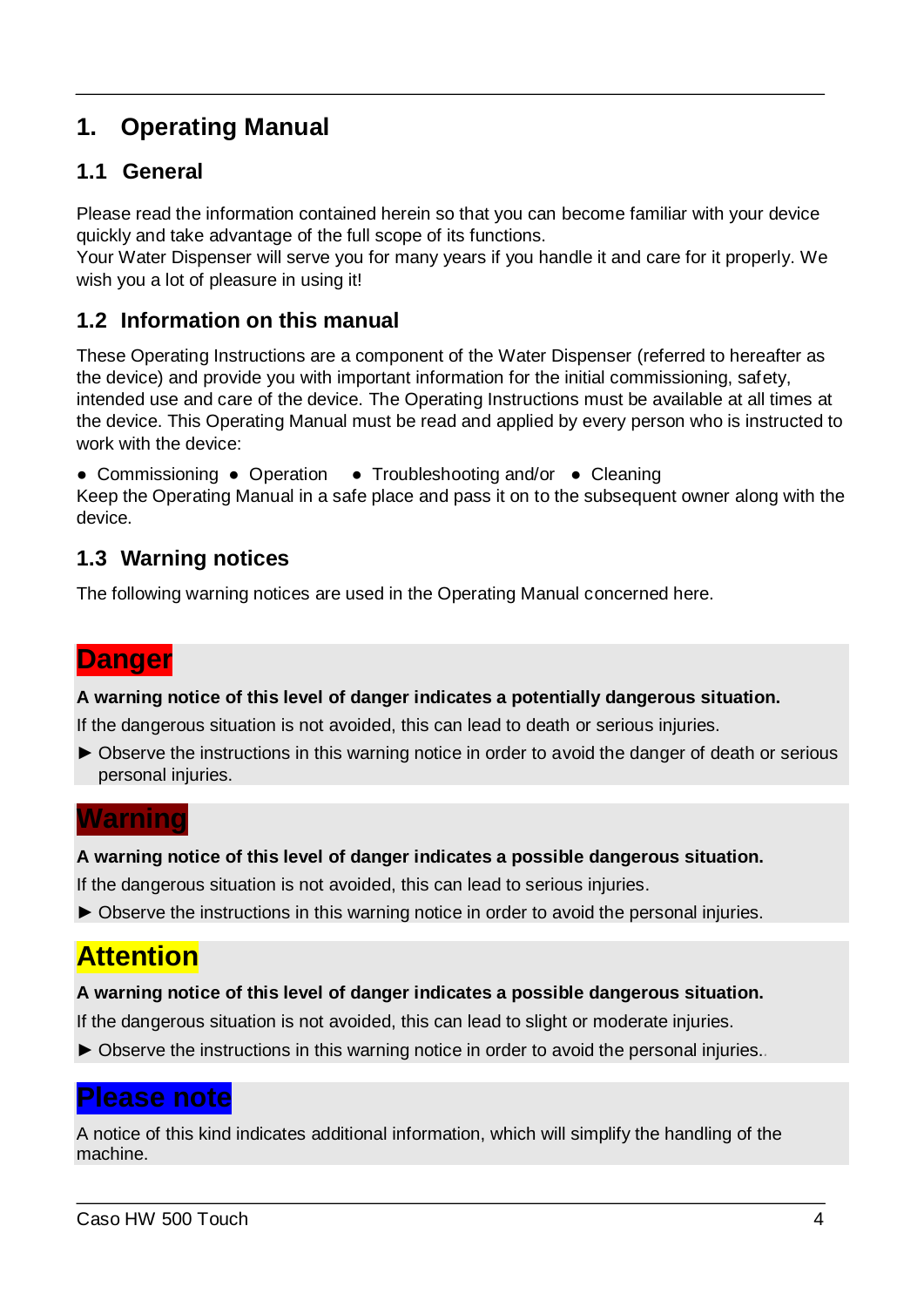### **1.4 Limitation of liability**

All the technical information, data and notices with regard to the installation, operation and care are completely up-to-date at the time of printing and are compiled to the best of our knowledge and belief, taking our past experience and findings into consideration.

No claims can be derived from the information provided, the illustrations or descriptions in this manual. The manufacturer does not assume any liability for damages arising as a result of the following:

- Non-observance of the manual Uses for non-intended purposes
	-
- 
- Improper repairs **Improper repairs Technical alterations, modifications of the device**
- Use of unauthorized spare parts

Modifications of the device are not recommended and are not covered by the guarantee. All translations are carried out to the best of our knowledge. We do not assume any liability for translation errors, not even if the translation was carried out by us or on our instructions. The original German text remains solely binding.

### **1.5 Copyright protection**

This document is copyright protected. Caso Design USA LLC. reserves all the rights, including those for photomechanical reproduction, duplication and distribution using special processes (e.g. data processing, data carriers, data networks), even partially. Subject to content and technical changes.

# **2 Safety**

This chapter provides you with important safety notices when handling the device. The device corresponds with the required safety regulations. Improper use can result in personal or property damages.

### **2.1 Intended use**

This device is only intended for use in households in enclosed spaces for

• Boiling water

Uses for a different purpose or for a purpose which exceeds this description are considered incompatible with the intended or designated use.

### **Warning**

- ► Danger due to unintended use!
- ► **Dangers can emanate from the device if it is used for an unintended use and/or a different kind of use.**
- ► Use the device exclusively for its intended use.
- ► Observe the procedural methods described in this Operating Manual.
- ► Claims of all kinds due to damages resulting from unintended uses are excluded. The User bears the sole risk.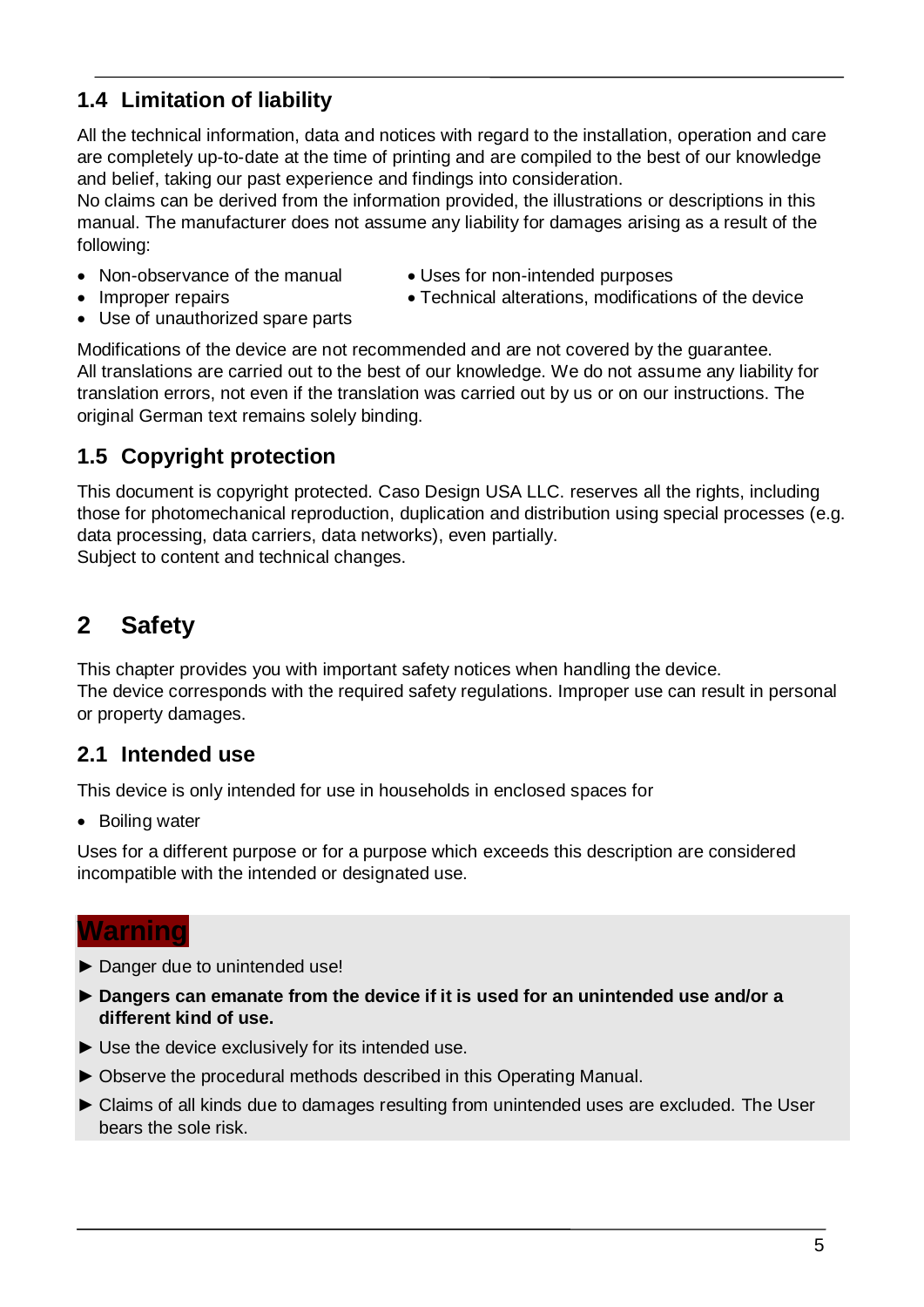#### **2.2 General Safety information**

#### **Please note**

- ► Please observe the following general safety notices with regard to the safe handling of the device.
- ► Read all instructions before using.
- $\blacktriangleright$  Children shall not play with the appliance.
- ► Cleaning and user maintenance shall not be made by children.
- ► Unplug the unit when not in use and before cleaning. Allow unit to cool before cleaning.
- ► Inspect the unit, its power cord and plug for any damage before using. If there appears to be any damage or if the unit shows signs of malfunctioning, do not use the appliance. Return the appliance to the nearest authorized service facility for inspection and repair.
- ► Only qualified electricians, who have been trained by the manufacturer, may carry out any repairs that may be needed. Improperly performed repairs can cause considerable dangers for the user.
- ► Only customer service departments authorized by the manufacturer may carry out repairs on the device during the guarantee period, as otherwise the guarantee entitlements will be null and void in the event of any subsequent damages.
- ► Defective components must always be replaced with original replacement parts. Only such parts will guarantee that the safety requirements are fulfilled.
- ► Do not use accessory attachments that have not been recommended by the manufacturer.
- ► Do not use outdoors.
- ► Do not allow cord to touch hot surfaces or hang over sharp edges such as those on countertops.
- ► Do not place the unit on or near a hot gas or electric burner, or heated oven.
- ► Always handle the appliance gently. Do not place it near the edge of the table or counter to protect against the deform or function damage in case it falls down from the table accidently.
- ► Do not use this appliance for any unintended use.
- ► SAVE THESE INSTRUCTIONS.

### **2.3 Danger of burns**

#### **Warning**

- ► The water heated in the device and the device can become very hot.
- ► Please observe the following safety notices in order not to burn or scald yourself or others.
- ► When boiling water, the device becomes hot.
- ► Do not touch the hot surface and not the spout when the device is in operation. Danger of burns.
- ► Open the lid of the water tank slowly, to prevent scalding by the escaping steam.
- ► Always test the temperature of the water before you drink it.
- ► Pay attention to the hot water steam that is produced during cooking process. Risk of burns.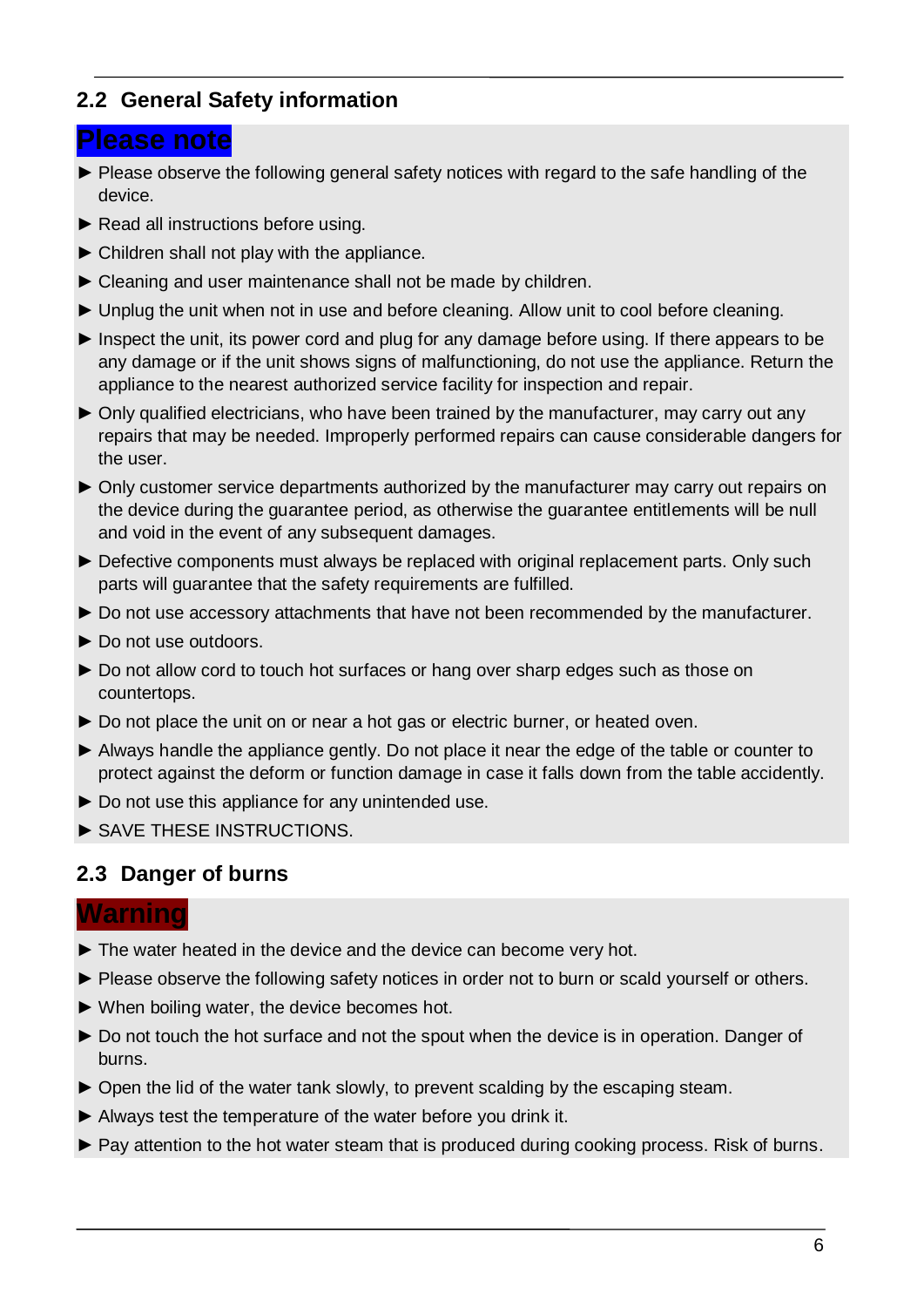#### **2.4 Dangers due to electrical power**

# **Danger**

#### **Mortal danger due to electrical power!**

Mortal danger exists when coming into contact with live wires or subassemblies! Observe the following safety notices to avoid dangers due to electrical power:

- ▶ Do not dip the cable, device or plug into water or other liquid to prevent an electric shock.
- ► If the connection lead is damaged, you will need to have a special connection lead installed by an authorized electrician.
- ► Do not operate this device if its power cable or plug is damaged, if it does not work properly or if it is damaged or has been dropped. If the power cable is damaged, it will need to be replaced by the manufacturer or his service agency or a similar qualified person, to avoid any dangers.
- ► Do not open the housing on the device under any circumstances. There is a danger of an electrical shock if live connections are touched and the electrical or mechanical structure is altered. In addition, functional faults on the device can also occur.

# **3 Commissioning**

This chapter provides you with important safety notices during the initial commissioning of the device. Observe the following notices to avoid dangers and damages.

### **Please note**

- ► Before using the device for the first time it must be calibrated.
- ► A device that is operated without prior calibration may not work properly and could be damaged.
- ► Please pay attention to the instruction for calibration of your device at chapter 14.1.

### **3.1 Safety information**

#### **Warning**

#### **Personal and property damages can occur during commissioning of the device!**

Observe the following safety notices to avoid such dangers:

► Packaging materials may not be used for playing. There is a danger of suffocation.

#### **3.2 Delivery scope and transport inspection**

As a rule, the Water Dispenser is delivered with the following components:

• Water Dispenser • Water filter • Operation Manual

### **Please note**

- ► Examine the shipment for its completeness and for any visible damages.
- ► Immediately notify the carrier, the insurance and the supplier about any incomplete shipment or damages as a result of inadequate packaging or due to transportation.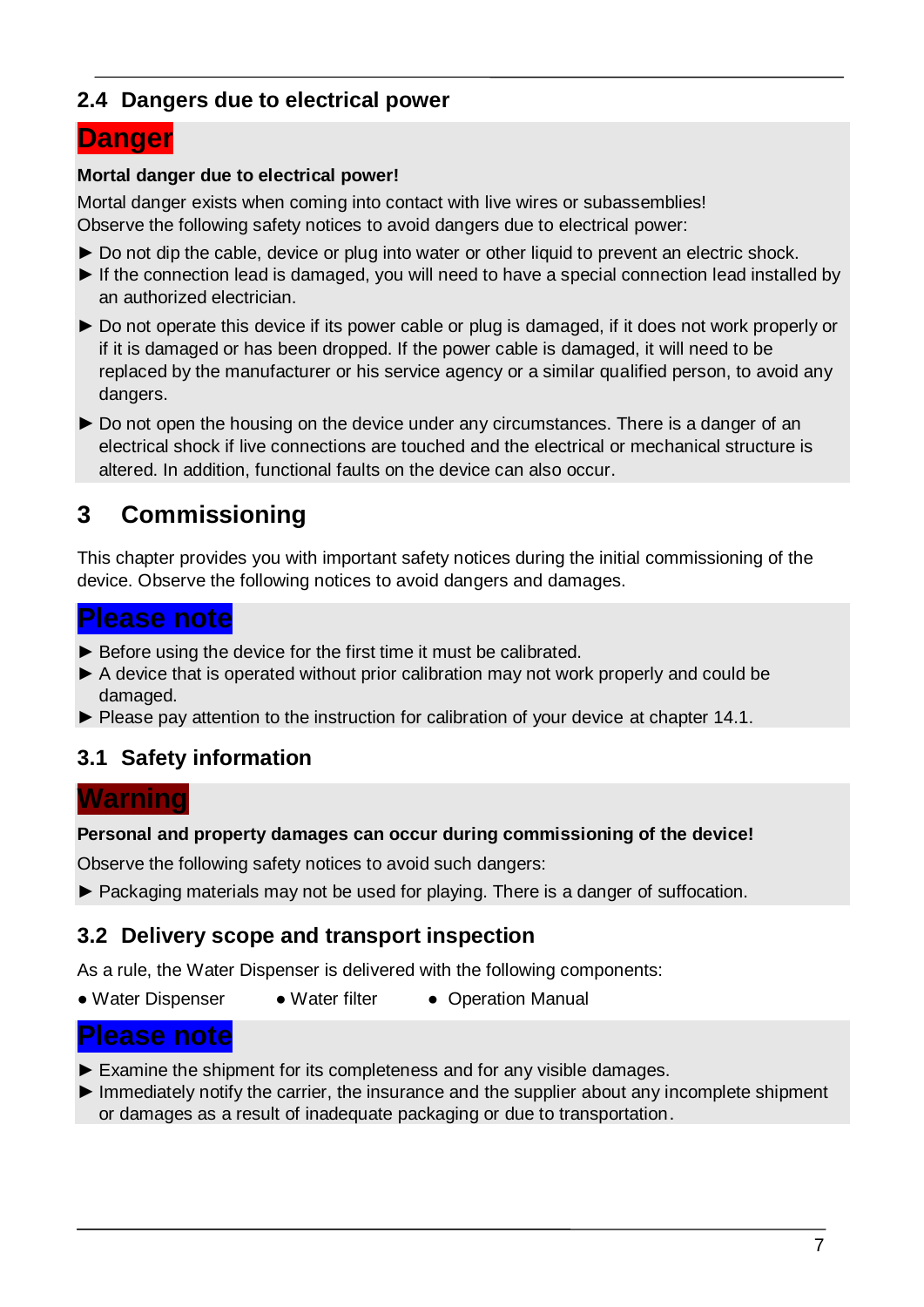### **3.3 Unpacking**

To unpack the device, proceed as follows:

Remove the device out of the carton and remove the packaging material.

### **3.4 Disposal of the packaging**



The packaging protects the device against damages during transit. The packaging materials are selected in accordance with environmentally compatible and recycling-related points of view and can therefore be recycled. Returning the packaging back to the material loop saves raw materials and reduces the quantities of accumulated waste. Take any packaging materials that are no longer required to "Green Dot" recycling collection points for disposal.

### **3.5 Setup location requirements:**

In order to ensure the safe and trouble-free operation of the device, the setup location must fulfil the following prerequisites:

- The device must be set up on a firm, flat, horizontal surface with sufficient load-bearing capacity for the HW 500 Touch.
- Place the device only on a waterresistent surface.
- Do not use the device outdoors.
- Do not operate the product near hot gas or hot stove.
- Choose the setup location in such a way that children cannot reach the device.
- The device is not intended to be installed in a wall or a built-in cupboard.
- Do not set up the device in a hot, wet or extremely damp environment or near flammable material.
- The electrical socket must be easily accessible so that the power lead can be disconnected easily, in the case of an emergency.
- The installation and assembly of this device in non-stationary setup locations (e.g. on ships) must be carried out by specialist companies / electricians, provided they guarantee the prerequisites for the safe use of this device.

# **3.6 Electrical connection**

In order to ensure the safe and trouble-free operation of the device, the following instructions must be observed for the electrical connection:

- Before connecting the device, compare the connection data (voltage and frequency) on the rating plate with those of your electrical network. This data must agree in order that no damages occur in the device. If in doubt, ask your qualified electrician.
- The electrical outlet must be protected by a 16A safety cut-out switch.
- The use of multiple plugs or gangs is prohibited because of the danger of fire that is involved with this.
- Make sure that the power cable is undamaged and has not been installed under the ice maker or over hot or sharp surfaces.
- The electrical safety of the device is only guaranteed if the device is connected to a properly installed protective conductor system. Operations using an electrical outlet without a protective conductor are prohibited. If in doubt, have the house installation checked over by a qualified electrician.
- The manufacturer cannot be made responsible for damages that are caused by a missing or damaged protective conductor.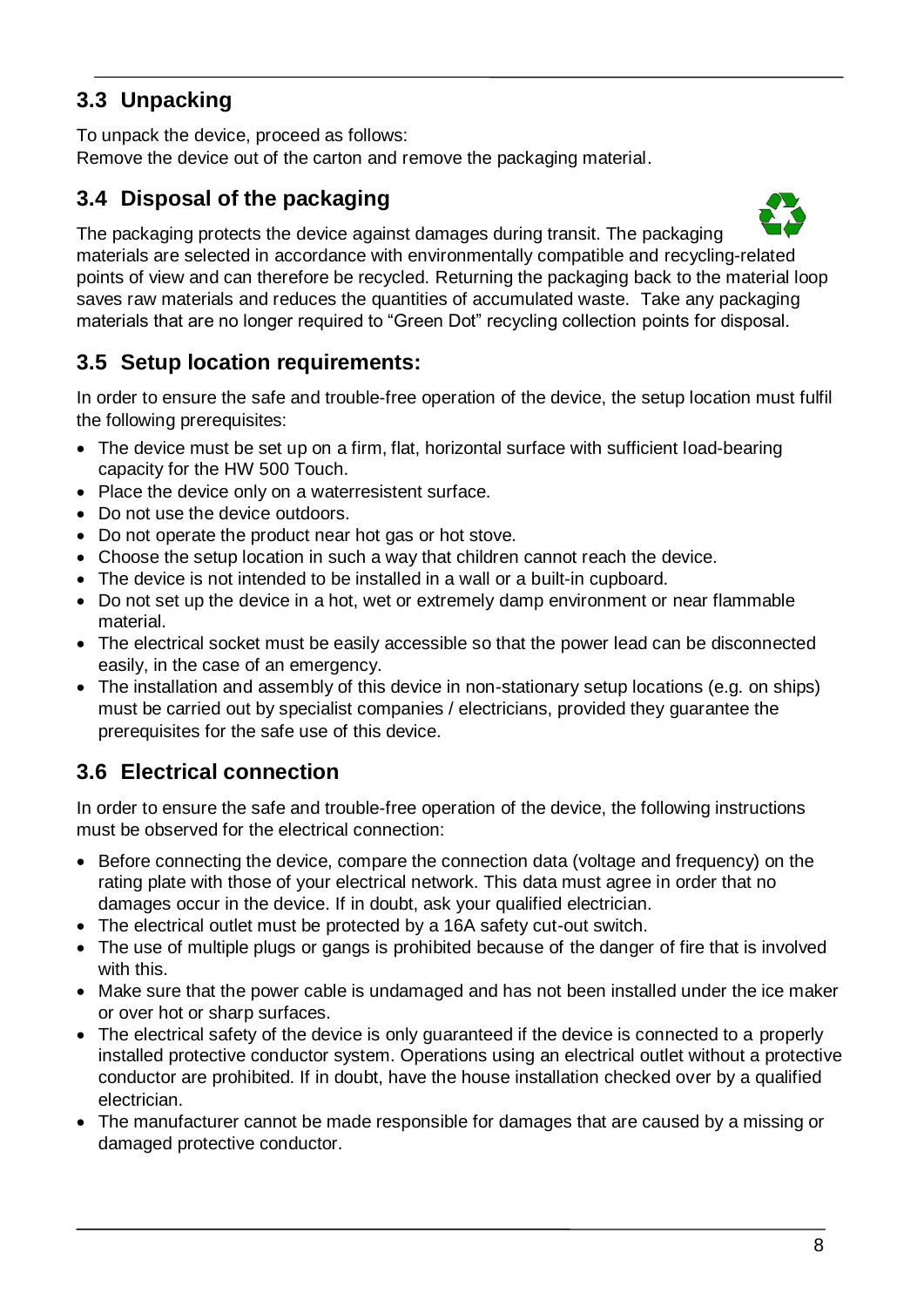# **3.7 Overheating protection & reset**

The appliance is equipped with an overheating protection facility. If the temperature of the appliance exceeds the critical limit the appliance shuts off further power supply for safety reasons.



By pressing the reset button (1) the appliance can be reactivated. Unplug the device before reset. When the device is only producing cold water please press reset button.

Please use enclosed reset-key for the reset-button.



# **4 Design and Function**

In this chapter, you'll find important information on the design and function of the device.

#### **4.1 Overview**

#### **Warning**

- ► Warning symbol: hot steam.
- ► Caution hot steam can escape at device. Risk of burns.



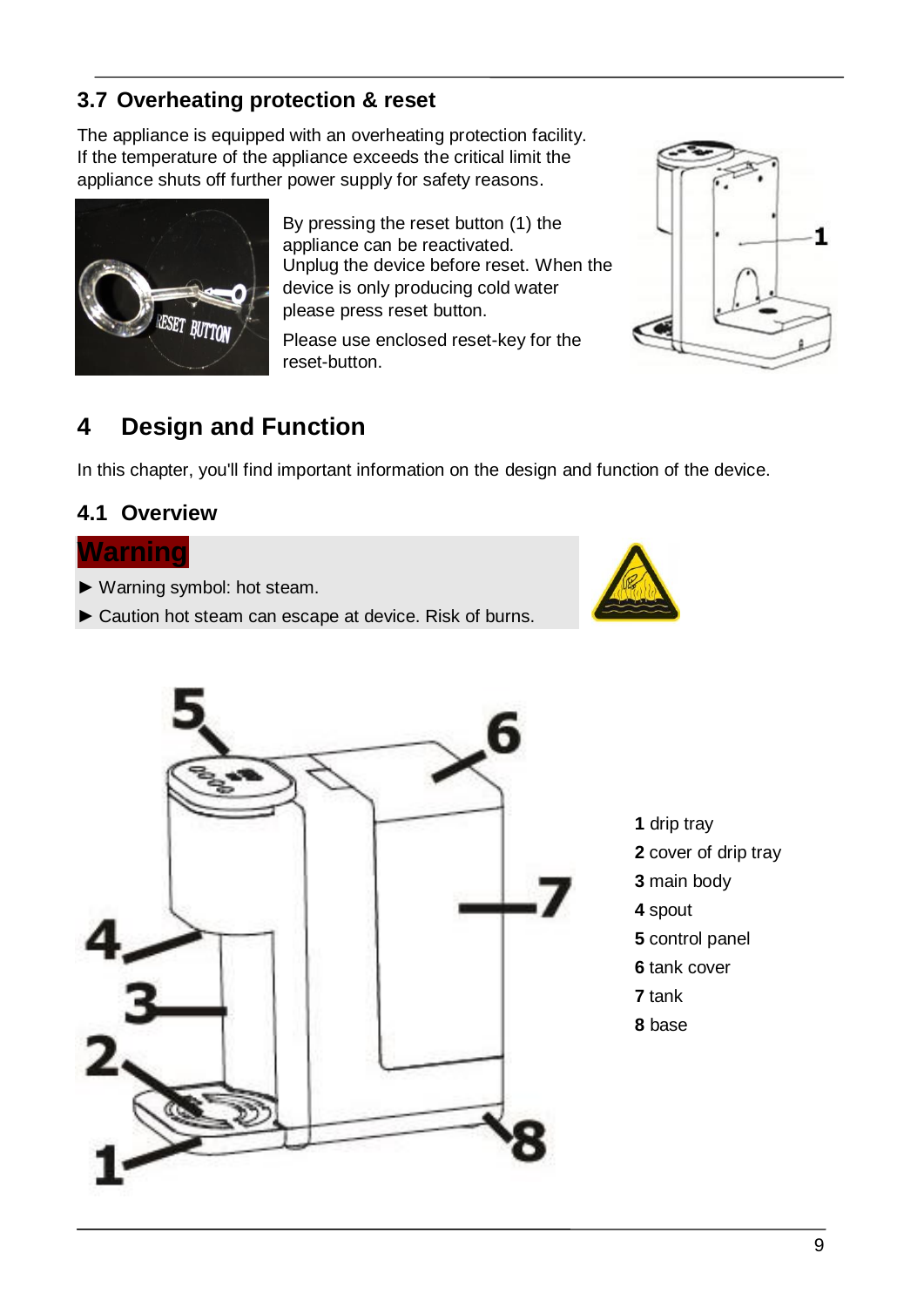### **4.2 Control panel**



 Press the button for about 3 seconds to unlock. After approximately 10-15 seconds without operation it locks automatically. Press the button again to unlock the device.



नि

Set the desired temperature to one of the six temperatures (115°F, 160°F, 175°F, 190°F, 200°F & 212°F).

Set the water volume to 4oz, 8oz, 12oz, or 16oz.

Start and stop function setting.

### **4.3 Rating plate**

The rating plate with the connection and performance data can be found beneath the device.

| <b>Drink</b>            | Type temp $(^{\circ}F)$ | Steep time (min) |
|-------------------------|-------------------------|------------------|
| Delicate tea            | 160 °F                  | $1-2$ min        |
| Green Tea               | 175 °F                  | $2-3$ min        |
| White & Oolong tea      | 190 °F                  | $2-4$ min        |
| <b>French Press</b>     | 200 °F                  | $4-5$ min        |
| Black & Herbal tea      | 212 °F                  | $3-5$ min        |
| Cup of soups            | 212 °F                  | 3 min            |
| Oatmeal & hot chocolate | 212 °F                  | $1-2$ min        |

### **4.4 Recommended tea & more steeping chart**

# **5 Operation and Handling**

This chapter provides you with important notices with regard to operating the device. Observe the following notices to avoid dangers and damages.

#### **Warning**

► Do not leave the appliance unsupervised during operation.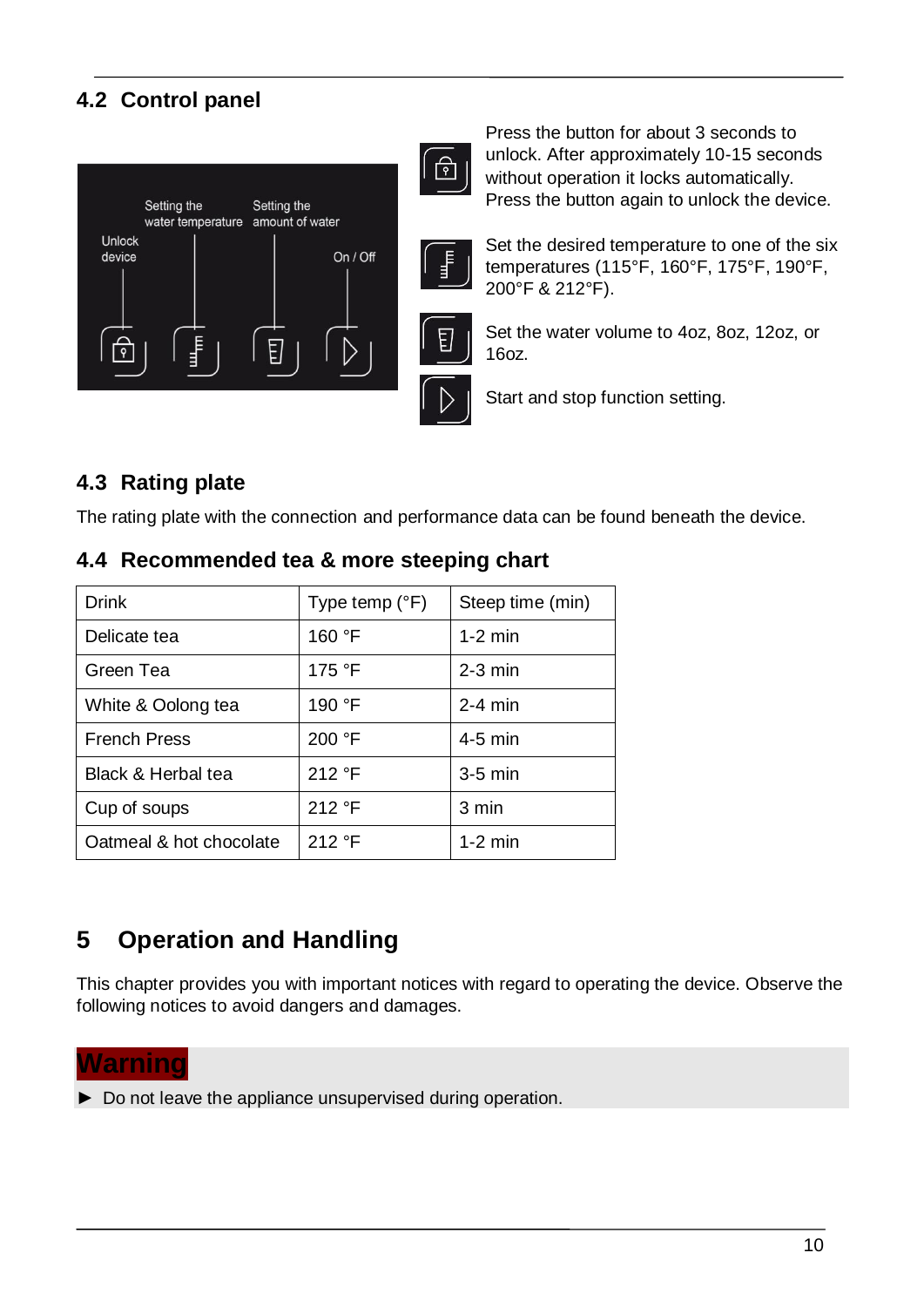#### **4.5 Before initial use**

- 1. Place the device in a safe location and plug it in.
- 2. Please do not use the filter at this moment yet.
- 3. Fill the water tank with approx. 68 fl oz of water.
- 4. Remove the tray.
- 5. Place a large bowl in front of the device so that it collects the water that runs out of the spout.
- 6. Start the device with 000 temperature setting until the device dispensed water with normal temperature.
- 7. Start the device with maximum temperature setting and continuous water flow (see 4.2).
- 8. After about 30 seconds the calibration of boiling point is finished and the device works steadily.
- 9. When the water tank is empty, the device beeps and the dislay shows E7.
- 10. Remove the plug from the wall outlet and let the device cool down.
- 11. Refill the water tank again with fresh water. The device is now ready to use.

#### **Filter**

#### **Warning**

- ► The filter is only intended to filter tap water. Do not use water of unknown quality or that has been microbiologically impaired.
- 1. Remove the filter from all packaging. There may be a small residue of black carbon particles in the bag or adhering to the cartridge body. This is normal. These particles are harmless and will be washed off during the preparation process.
- 2. Soak the filter upright in water for 10 min.
- 3. Rinse the filter under running water for 10 sec.
- 4. The filter is now ready for use.

### **Please note**

- ► The lifetime of the filter lasts about 4-6 weeks of normal use (filtering of approximately 650 cups of water in total).
- ► Store the replacement filter cartridges in a cool location, out of direct sunlight and away from heat sources.

#### **4.6 Use**

- **1. Fill in water**
- 1. Open the lid, fill the water tank with the desired amount of water.
- 2. Close the lid.



### **Please note**

 $\blacktriangleright$  The water level must be less than the Max level.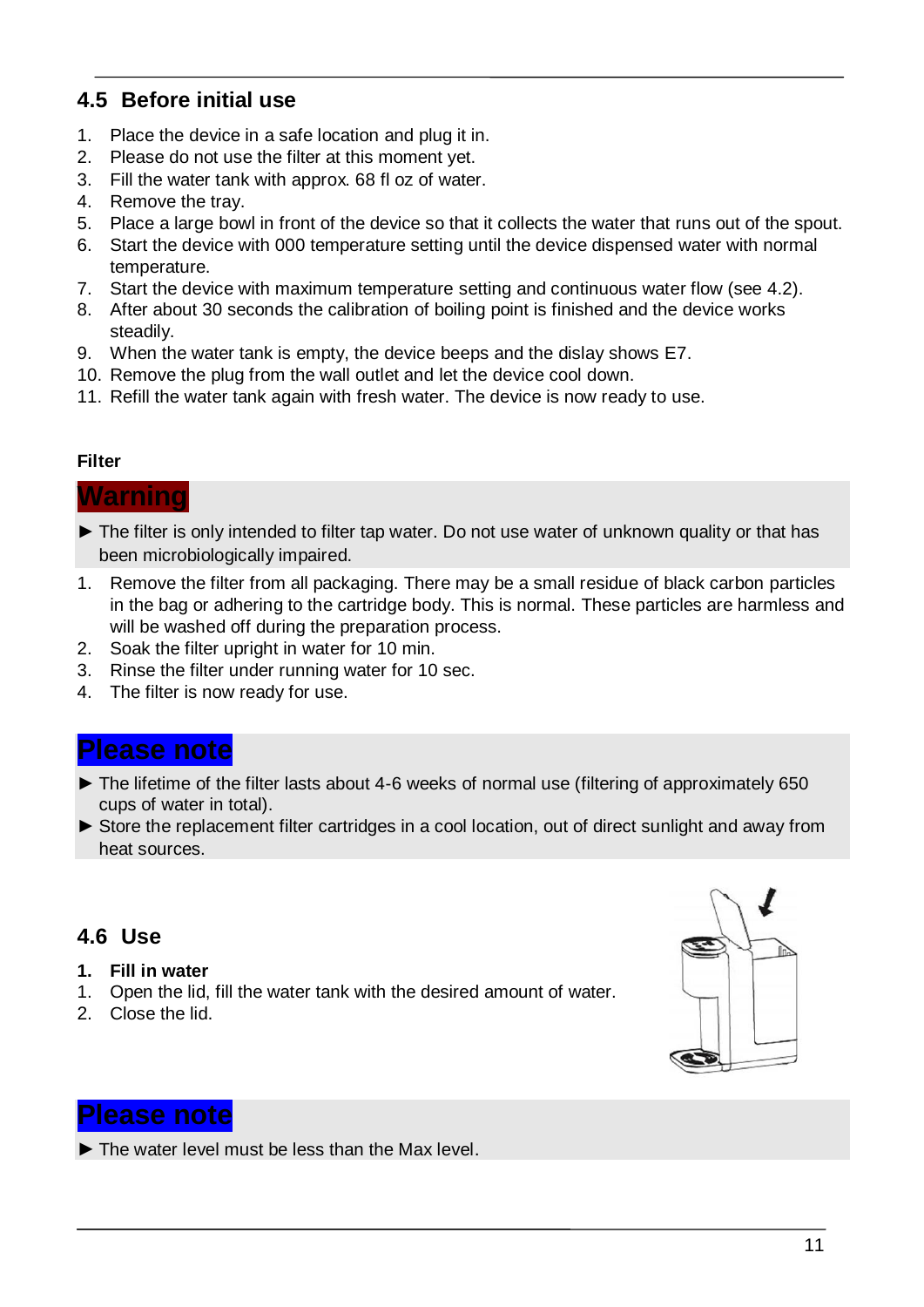#### **2. Obtain desired water**

- 1. Make sure the plug is connected to the wall outlet.
- 2. Place your cup on the removable drip tray, make sure it aligns with the spout.
- 3. First press  $\boxed{\text{a}}$  about 3-5 seconds.  $\boxed{\frac{1}{2}}$  and  $\boxed{\frac{1}{2}}$  light up.
- 4. Press  $\begin{array}{|c|c|c|c|c|}\n\hline\n\text{#} & \text{to choose your desired temperature and press}\n\end{array}$ to set the water volume.
- 5. Press  $\Box$  to operate the appliance. After 5-10 s, the desired water will flow out continuously from water spout.

Press  $\mathbb{P}$  again, when your desired amount of water is obtained. The appliance will stop working at once.

6. If you want to obtain water again, repeat the steps above.

### **Please note**

- ► If device is not used for long periods of time there could be scale deposits despite water filter. In this case let 3 oz with 212 °F run through the device.
- ► The appliance has a memory function if the plug is still plugged in. The settings, that were adjusted the last time, are still adjusted. The settings will be reset after unplugging.
- ► The ambient temperature changes everyday. This leads to different amounts of water. It can vary up to  $++15\%$ .

#### **3. Water disposal from the drip tray**

- 1. When the drip tray is full, grasp and stabilize the appliance by one hand and use the other hand to lift up the drip tray slightly to remove it.
- 2. Empty the water tray and insert it into the original place. Make sure it is properly inserted.



#### **4. Replacing the filter**

- 1. Open the tank cover and take out the box with the filter.
- 2. Soak the filter upright in water for 10 min.
- 3. Rinse the filter under running water for 10 sec.
- 4. Remove the old filter and replace it with a new filter (see fig.). Take out the filter box, place the new filter and pull it down from the bottom.

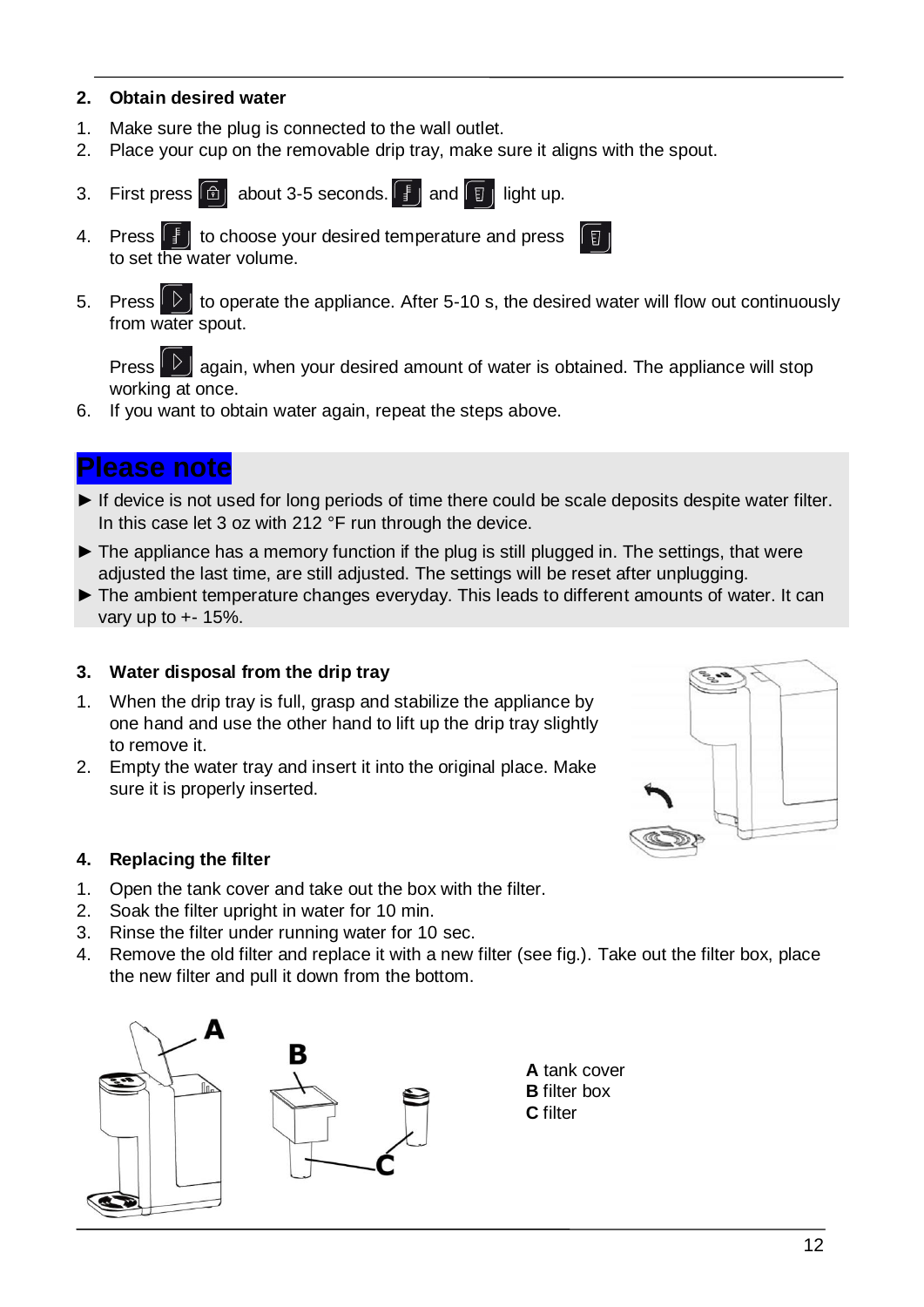#### **5. Error code E7**

If the appliance stops to operate with a beeping sound and the display shows the error code E7, it means that there is too little water or no water in the water tank. Please fill in enough water into the water tank immediately.

# **5 Cleaning and Maintenance**

This chapter provides you with important notices with regard to cleaning and maintaining the device. Please observe the notices to prevent damages due to cleaning the device incorrectly and to ensure trouble-free operation.

### **5.1 Safety information**

# **Attention**

Please observe the safety instructions, before cleaning your device

- ► Unplug the device when not in use and before any cleaning.
- ► Never immerse the unit, cord or plug in water or other liquids and do not place in the dishwasher.
- ► Do not use iron brush, abrasive cleaning agent or solvents, kitchen cleaner, or sharp cleaning tool for cleaning.

### **5.2 Cleaning**

- 1. Remove the plug from the outlet and let the device cool down.
- 2. To maintain the performance of the device, descale the appliance at least once a month. If you use a CASO water filter and change it as regular as described in chapter 5.2 you do not need to descale the appliance.
- 3. Please use a non-toxic detergent such as citric acid. Add some citric acid into the water and operate the appliance three times. The scale will be removed. After that, pour out the water in the water tank.
- 4. Do not clean the main machine. Only wipe it with a damp cloth.

#### **Drainage stopper**

After cleaning the appliance, please take out the drainage stopper (3) in order to clean up waste water. Put the drainage stopper back in after opening it. Make sure it is fastened properly.



### **5.3 Storage**

1. If the appliance is not used frequently, unplug and clean it, then put back into the original packing box to avoid that the electrical components from getting humidified or damaged.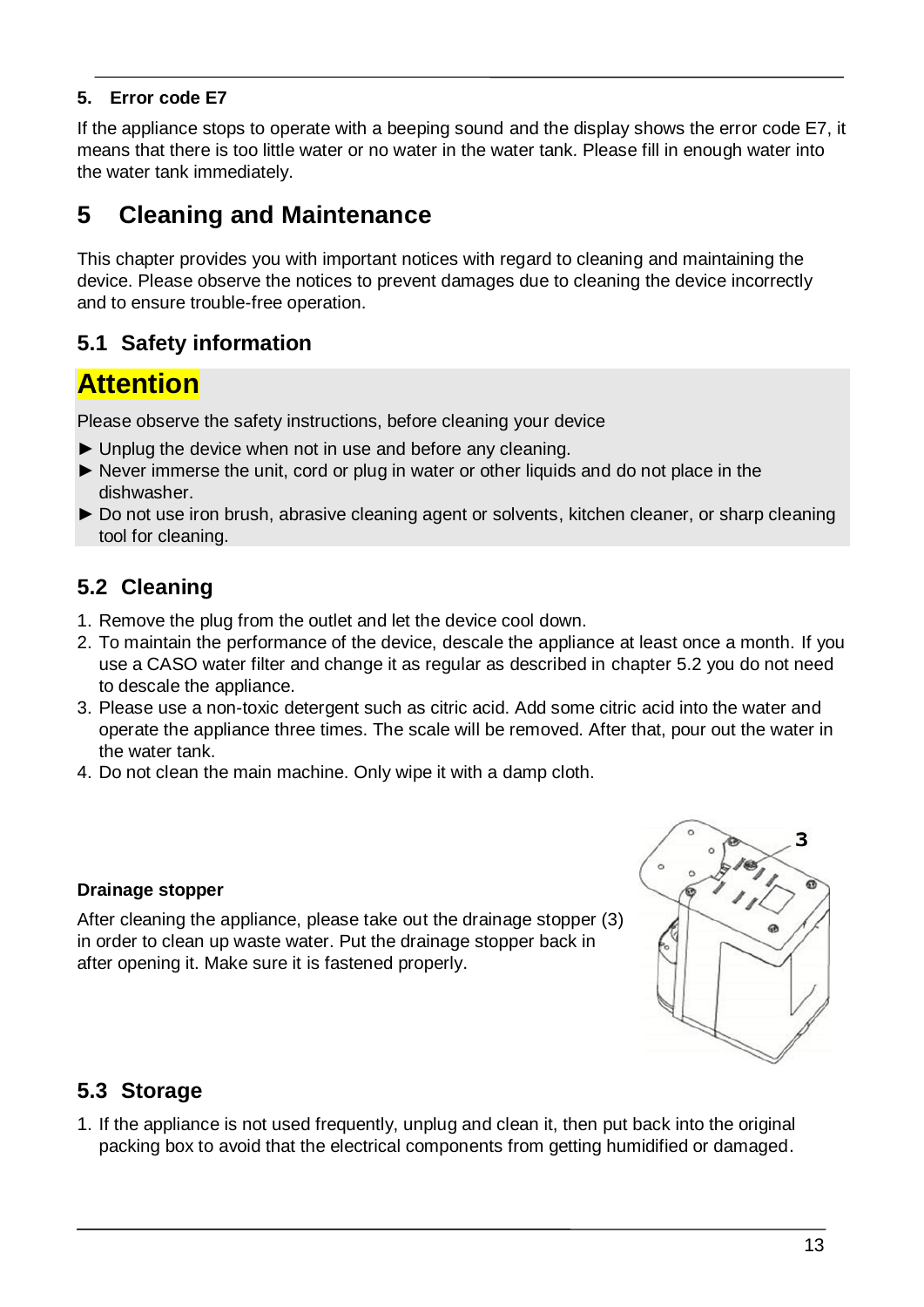#### 14

# **6 Disposal of the Old Device**

Old electric and electronic devices frequently still contain valuable materials. However, they also contain damaging substances, which were necessary for their functionality and safety.

If these were put in the non-recyclable waste or were handled incorrectly, they could be detrimental to human health and the environment.

Therefore, do not put your old device into the non-recyclable waste under any circumstances.

### **Please note**

- ► Utilize the collection point, established in your town, to return and recycle old electric and electronic devices. If necessary, contact your town hall, local refuse collection service or your dealer for information.
- ► Ensure that your old device is stored safely away from children until it is taken away.

# **7 Guarantee**

#### **12 Months Limited Warranty**

Caso Design USA warrants that for a period of 12 months from the date of purchase, this product will be free from defects in material and workmanship. Caso Design USA at its option, will repair or replace this product or any component of the product found to be defective during the warranty period. Replacement will be made with a new or remanufactured product or component. If the product is no longer available, replacement may be made with a similar product of equal or greater value. This is your exclusive warranty. DO NOT attempt to repair or adjust any electrical or mechanical functions on this product. Doing so will void this warranty.

This warranty is valid for the original retail purchaser from the date of the initial retail purchase and is not transferable. Keep the original sales receipt. Proof of purchase is required to obtain warranty performance.

This limited warranty does not cover normal wear of parts or damage resulting from any of the following: negligent use or misuse of the product, use on improper voltage or current, use contrary to the operating instructions, disassembly, repair or alteration by anyone other than Caso Design USA service center. Further this limited warranty does not cover: Acts of God, such as fire, flood, hurricanes and tornadoes.

#### **What are the limits on Caso Design USA's Liability?**

Caso Design USA shall not be liable for any incidental or consequential damages caused by the breach of any express, implied or statutory warranty or condition.

Except to the extent prohibited by applicable law, any implied warranty or condition of merchantability or fitness for a particular purpose is limited in duration to the duration of the above warranty.

Caso Design USA disclaims all other warranties, conditions, or representations, express implied, statutory or otherwise.